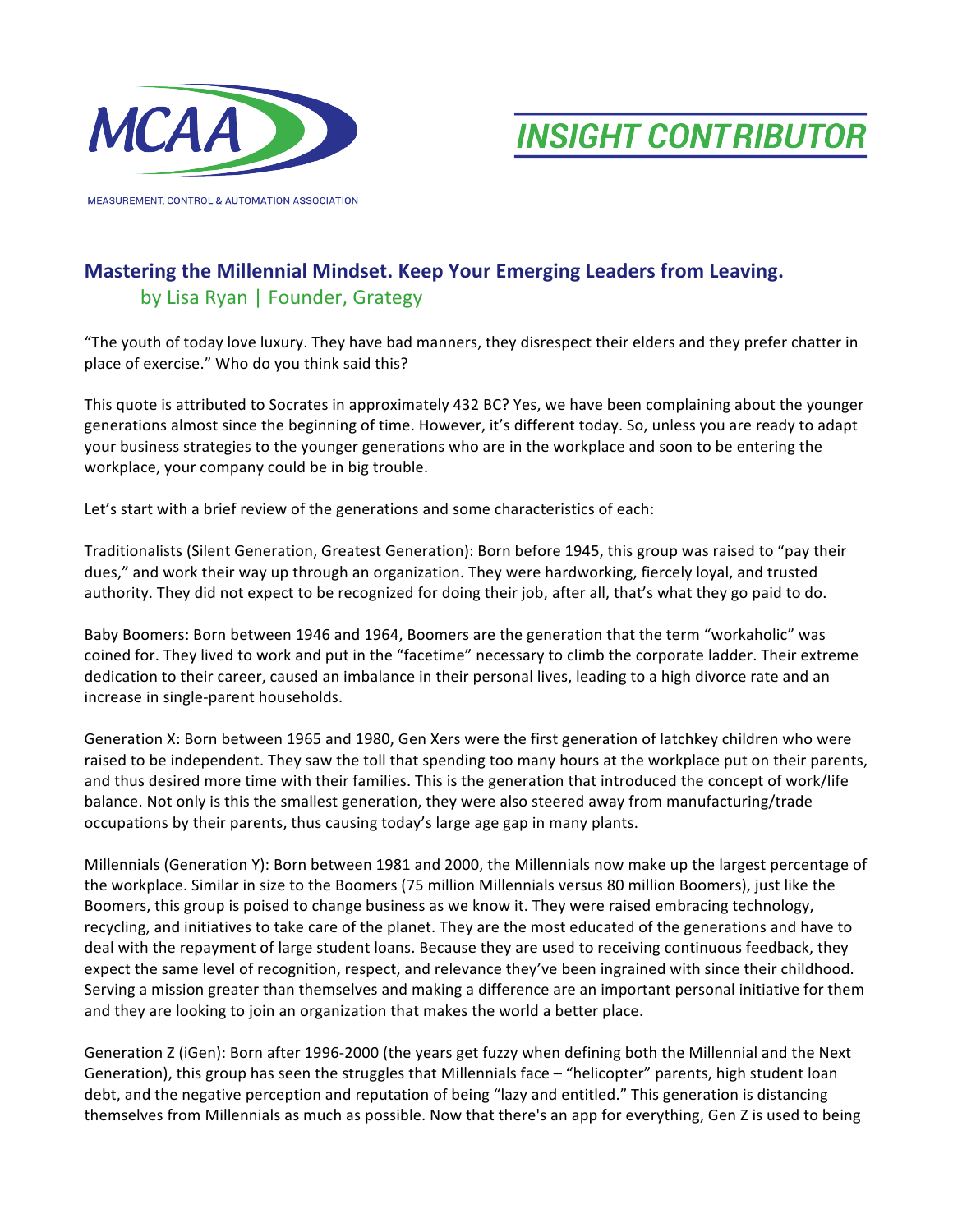part of a "gig" economy. Because they value flexibility, they are much more likely to consider contract work and entrepreneurship.

So, how does knowing this information about the five different generations in the workplace affect you and your manufacturing business? By understanding the general traits of each generation, you can learn to accept and appreciate the differences and create a more harmonious workplace.

Here are ten strategies to help you attract and retain both Millennial and Gen Z workers:

**1.** Develop a career plan. For the first ten years of their career, Millennials, on average, will switch jobs four times. They will either switch to different positions within your company, or they'll take their skills elsewhere. By creating a personalized career development plan for all new employees you can give your people opportunities to experience different jobs within the company to see the best fit for their skills. Listen to what employees want in their career and help them achieve their goals.

**2. Start early.** Because Gen Z is not seeing the value in higher education, they may go straight into the workforce. Tapping into this pool of candidates as early as possible may give your organization an advantage over those companies that wait for potential hires to graduate high school or college. Promoting your business through "Manufacturing Day" (first Friday in October) activities is a good way to connect with elementary and middle school children and their parents.

**3. Be Flexible.** Offering flexible schedules, opportunities for cross-training and time off to work on charitable projects are benefits that resonate with both groups. Younger generations thrive on life-long learning, career growth, and having a mission, instead of just a job.

4. Keep it clean. Unfortunately, manufacturing has an image problem. Many younger workers see manufacturing companies as dirty, boring, smoky, dismal places to work. Providing a clean, safe environment with good air quality not only improves worker productivity, morale and retention, it plays a critical role in recruiting manufacturing employees who want to stay with you.

**5. Listen up.** Millennials and Gen Zers are not necessarily workers who want to punch in, punch out, go home, don't think about work once they leave. They have a lot of energy and want to contribute their ideas. Embrace their unique perspectives, leverage their ideas, and recognize their participation in achieving company goals.

**6. Respond quickly.** Multitasking is a way of life for these generations. They are used to watching videos, hanging out with friends and texting at the same time. Because of this constant connection, they also expect to be able to immediately communicate with their boss and they expect a quick response.

**7. Promote safety.** Because both Millennials and Gen Z were used to being buckled in a car seat, wearing a safety helmet, and always being kept from harm, they expect the same in the workplace. Convey everything that you are doing – and how you are going beyond – to provide a safe workplace that protects them.

**8.** Instill confidence. Millennials do not appreciate feeling like rookies. As the most educated of the generations, they already believe themselves to be leaders. For that reason, they want to be recognized for what they bring to the table and have a desire to confidently contribute from day one. This group likes to learn new skills and technology  $-$  encourage them to do so.

**9. Take field trips.** Expose your employees to industry trends and best practices by taking them or allowing them to attend tradeshows, supplier open houses and demo days. Let your team see new technology for themselves so they can see where the industry is going.